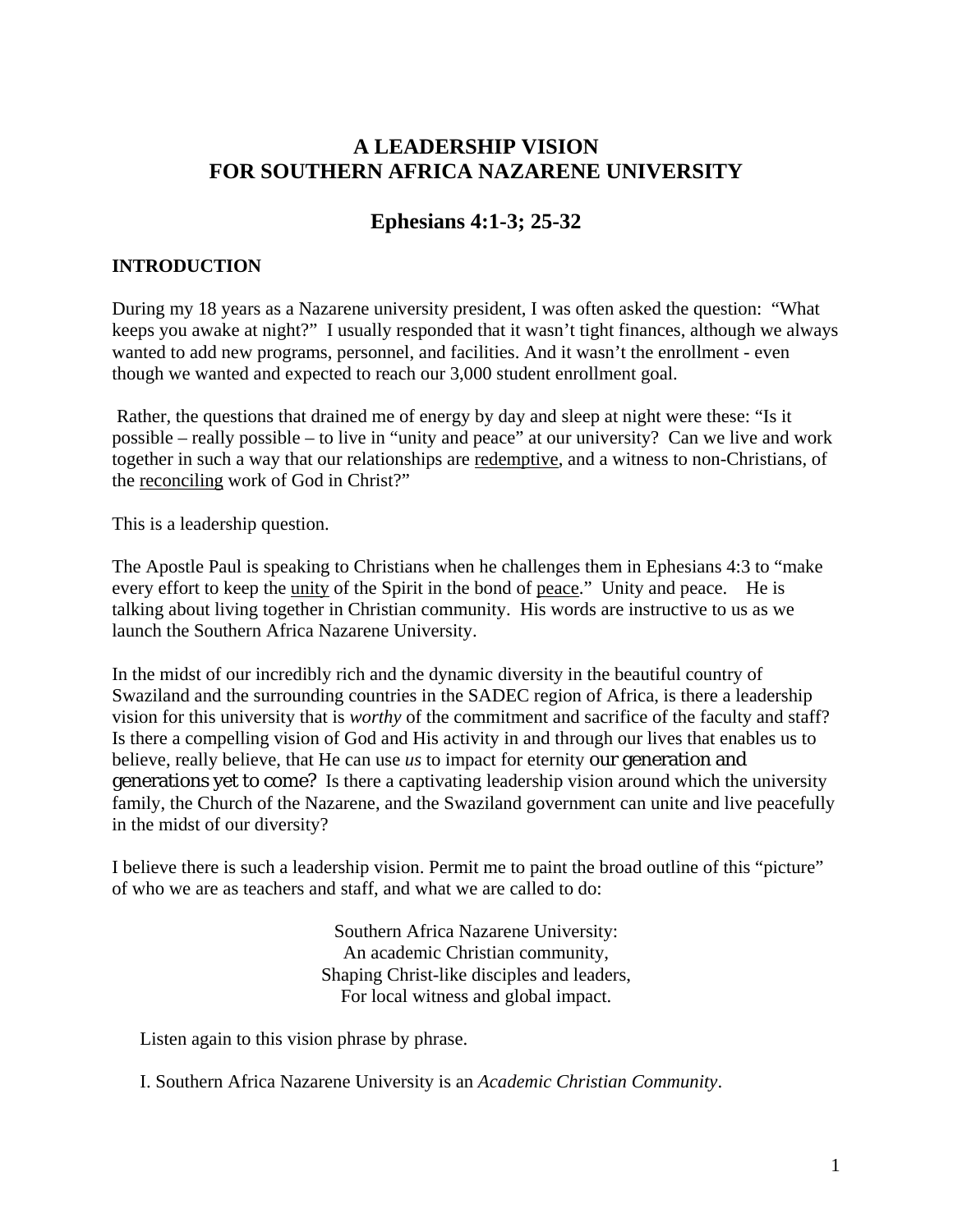As an academic institution, our intense desire for excellence drives us as leaders. We desire to graduate from this institution the very best trained and prepared teachers, nurses, and pastors.

We believe that our work on this campus as faculty or staff should represent a passion for excellence. We will never be satisfied with mediocrity. Content is important to us; but equally important is competence, character and context. The focus of our work is on "being" and "doing" as well as on "knowing." Our concern is for living as well as for learning.

Why do we work on campus with a commitment to excellence? For one profound reason. The excellence with which we do our work at the university becomes a *witness* to the Lord we serve. As Christians, we are motivated by the imperative in scripture (Colossians 3:17, 23-24) that reminds us that "whatever you do in word or deed, do it all in the name of the Lord Jesus Christ…and do it heartily, as to the Lord and not to man, for you serve the Lord Christ." All of life is sacred for us, including the work we do in the classrooms and the decisions we make in the offices.

We are an academic Christian community. We know whose we are and to whom we belong. We live and work *together* as the People of God in the mission and ministry of *faithful presence* in post secondary education. This is our life and our calling! Christian faith for us is not an intellectualized belief to be learned but a *life* to be lived in and through the way we teach and lead.

We serve the Lord Christ through what we do and say in every relationship in the classrooms and in the offices. We look at students on campus and could see problems. Rather, by God's grace, we look at those same students and choose to see potential.

Some students are gifted academically and will graduate from this university with honors. Other will graduate without such distinction. We choose to believe, however, that regardless of their academic abilities, the economic conditions of their families or the urban or rural environment from which they come to this school, *every* person can make a profound difference for Christ in this world. And, we affirm to every student "You are that person." You are a gifted and blessed child of God.

On this campus, we are resolute in our identity: We are an academic Christian community.

II. Secondly, Southern Africa Nazarene University *Shapes Christ-like Disciples* and *Leaders.* 

This University was brought into existence to nurture the life of faith and shape servant leaders for school classrooms, hospitals, clinics, offices, and churches. "Shaping" disciples and leaders is more than instilling information or even equipping our students. And, it involves much more than textbooks used in the classrooms.

I will never forget a professor of education in my post graduate program who was passionate about the concept that "Modeling is the method of Christian education for transformation." He meant that the life we live before the students, the way we lead and the passion for our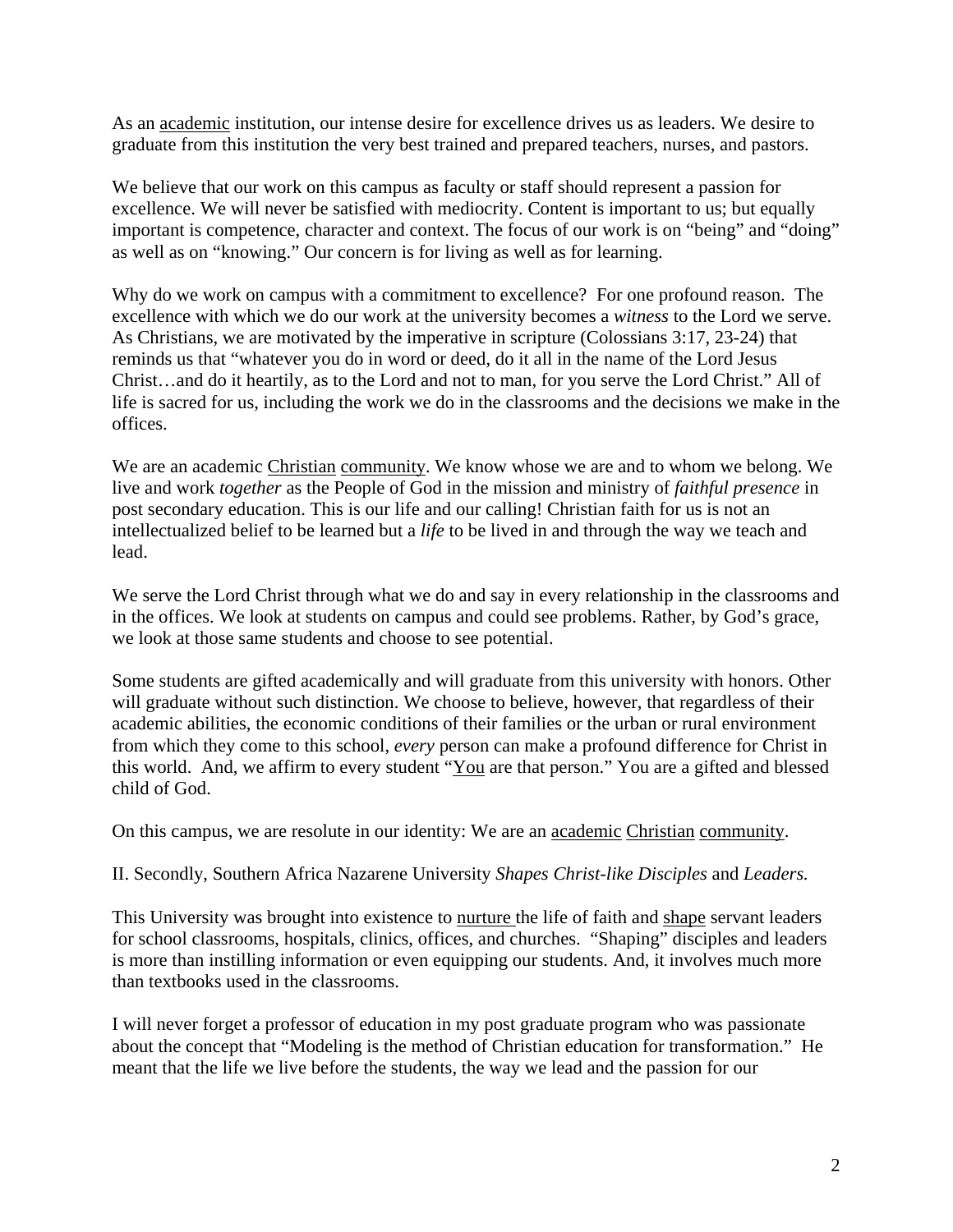discipline—the example we set before those we teach—are so much more powerful and transformative than what is transmitted to the students only in the formal classroom setting.

Christian leadership on Nazarene universities globally implies that faculty, staff and administrators lead humbly, teach competently, forgive freely, live gratefully, think strategically, listen intently, care deeply, speak gracefully and relate ethically. By modeling *these* qualities of Christian leadership, leaders on this campus shape students as caring Christians who will be outstanding as teachers in public school classrooms, nurses in the hospitals, and pastors in our communities. We model both professional competence *and* faith development.

These leadership character qualities are essential if teachers move beyond information giving to character shaping in the lives of the students we teach. We model in the offices and in the classrooms the faith we profess on Sunday. We pass on to students with excellence the *content* of the class and with passion the *convictions* of our heart.

The transforming mission of shaping Christ-like disciples and leaders gives intense focus to our teaching and administrative responsibilities on this campus. It compels us to guard our words, thoughts, and behavior. We teach powerful lessons of faith through the way we relate to and work with students, colleagues and neighbors. Our faith holds us steady even through the way we discipline those in need of correction. We relate our holiness testimony to the way we lead especially during the times of making and communicating difficult decisions.

To repeat: Our vision for leaders on this campus is for the university to be an academic Christian community that shapes Christ-like disciples and leaders. For what purpose?

### III. We do what we do at this university *for Local Witness* and *Global Impact*.

 We believe that every student on this campus should come to the point of viewing herself or himself as a world Christian with a global vision. The world, the whole world, is the arena of God's activity. God's love for humankind does not depend on the color of our skin or the nation of our birth!

To experience people of other cultures-individuals who differ from us in color, race, culture, and language-confronts us with the narrowness of our own cultural blinders. To affirm that God loves "them" as He does us is to broaden our vision of God's love and concern beyond "our" city, country, or region. Individuals in the poorest or richest of countries; people who are far from us or near to us geographically are loved by God and in need of the gospel of grace, hope, and forgiveness.

We respond to global needs in society and the personal pain in others with *biblical compassion*  and in fulfillment of the great commission and the great commandment. A passion to serve others *through* teaching, preaching, and healing is rooted in a profound love relationship with the Lord. People do need the saving, reconciling, healing and sustaining grace of God. This is what we teach at SANU; this is the way we live and lead.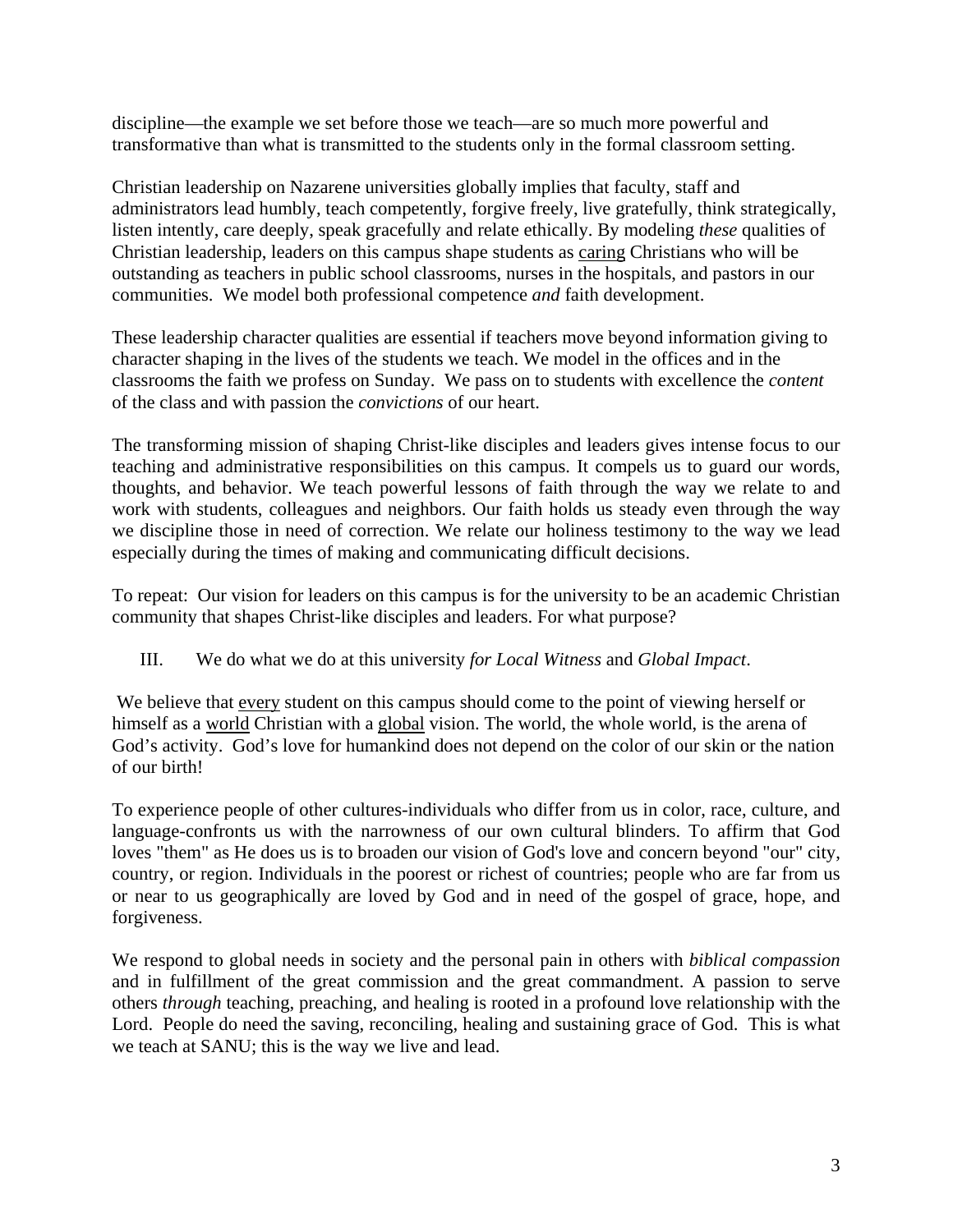This passion for local witness and global impact compels us to relate our classroom material and methodology to the lost, broken, and suffering people around us wherever God leads us to serve.

In Manzini or Manila, in Johannesburg or Jakarta, in Calcutta or Karachi. To the rich or to the poor, to young or to the old, to the infants or to the dying. In the churches or in the streets, in the hospitals or in the clinics, in the classrooms or in the board rooms.

This is holiness of heart expressed in holiness of life.

Dr. Nhlengethwa was elected in June 2009 as a member of the 13-member International Board of Education of the Church of the Nazarene. Several months ago she agreed to my request to serve as a consultant with the IBOE Board chair, Dr. Kent Brower to our Nazarene hospital and Nursing College director in Washim, India. She represented this country and your university with distinction.

Her growing influence internationally reflects the impact she is making not only in her home country of Swaziland but throughout the region and around the world. And, she represents what can and will happen in and through the Southern Africa Nazarene University.

You may be surprised to hear that the Church of the Nazarene has 54 colleges, universities and seminaries located in 35 countries on six continents. These schools relate to each other through a vibrant, global system of Nazarene education. The Nazarene university with the largest enrollment is Korea Nazarene University, ranked #1 by the South Korean government in rehabilitation studies for students with special needs.

### **CONCLUSION**

In conclusion, I return to my questions at the beginning of these remarks. In the midst of the conflicts and challenges on this campus, "Is it possible – really possible – to live in 'unity and peace' at this university? Can we live and work together in such a way that our relationships are redemptive and a witness to non-Christians of the reconciling work of God in Christ?"

The answer is a resounding YES if we launch this university with a leadership vision that is worthy of our commitment and sacrifice. We can affirm this vision *if* the leadership of this university—faculty and staff—envision the Holy God of scripture as the one who by His Spirit enables His followers to impact eternally the lives of students for whom we are responsible. The answer to our questions is "yes" if every faculty member and each administrator passionately embrace a captivating vision around which the university campus community, the Church of the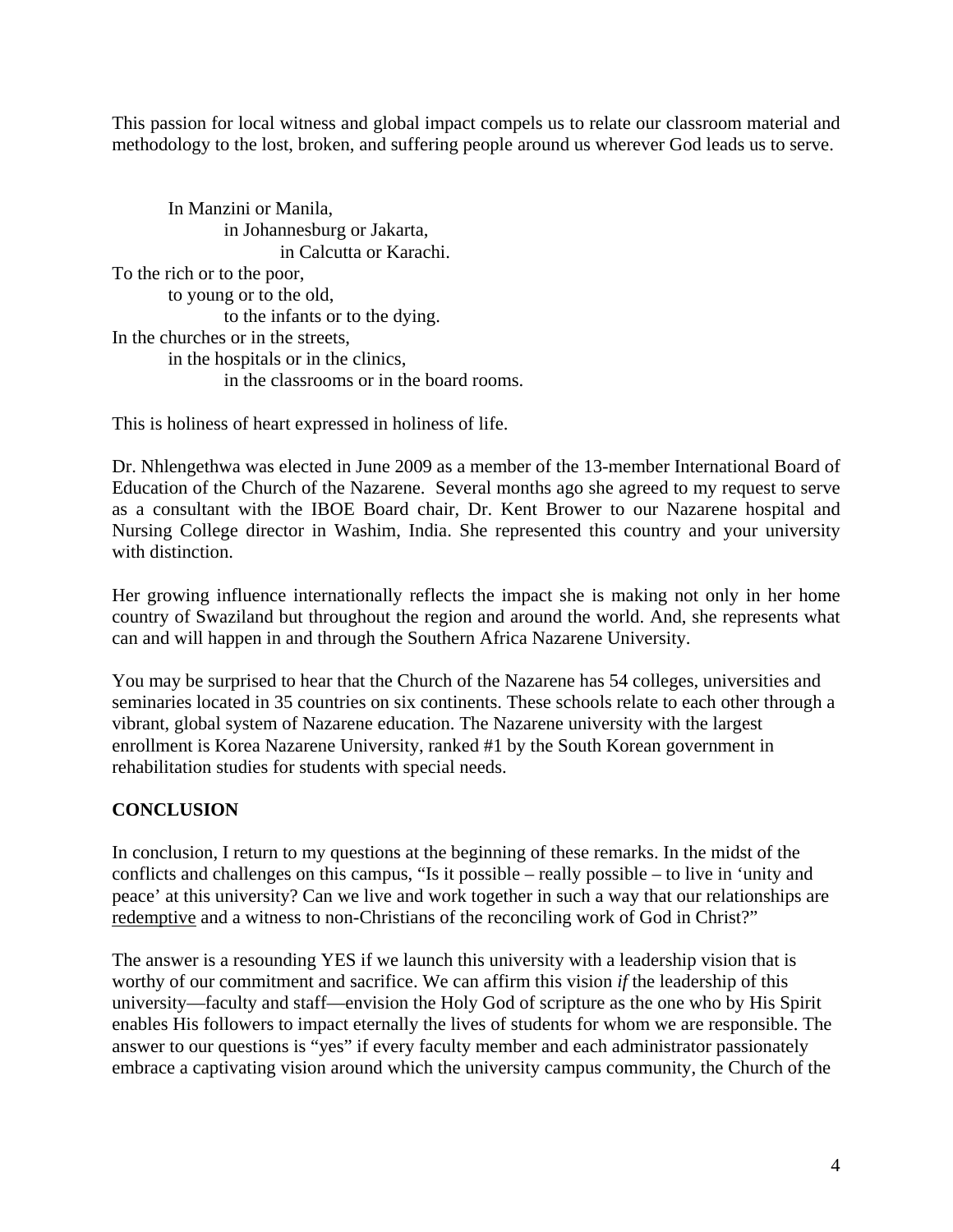Nazarene, and the Swaziland government can unite and live peacefully in the midst of our diversity.

Join me in affirming today, enthusiastically, that we as leaders can and will work together on this campus with this compelling vision of who we are and what we are to do:

> Southern Africa Nazarene University: An academic Christian community, Shaping Christ-like disciples and leaders, For local witness and global impact.

E. LeBron Fairbanks October 22, 2010 Manzini, Swaziland

**Next:** Litany of Inauguration.

"Dr. Nhlengethwa, please stand by me."

 "I will serve as leader. Each of you please respond in your own language as indicated on the litany."

## **Litany of Inauguration**

LEADER: We gather on the inauguration of the first Vice-Chancellor of Southern Africa Nazarene University to establish the covenant that exists between the Church of the Nazarene and the University. Our covenant affirms the relationship between academic scholarship and Christian service, between biblical faith and spiritual formation.

### **ALL: It is good and proper that we do so.**

COVENANT OF THE UNIVERSITY (Faculty and Staff): We, the faculty and staff of Southern Africa Nazarene University, make a covenant with the Church, before God, that we affirm the truth of Jesus Christ as the Highest Wisdom. We believe that our students are made in the image of God and destined for eternity. We believe that education must acknowledge God's activity in the created order and human history. We pledge our faithfulness and service as part of the Church, and seek in turn its trust as we pursue knowledge in the search for truth. To this we make a covenant.

### **ALL: May God bear witness to this pledge.**

VICE-CHANCELLOR: As Vice-Chancellor of Southern Africa Nazarene University, I make a covenant with the Church and the University, before our Lord, that we will cherish the ideals of this University within the Church of the Nazarene. We will seek to be faithful persons in our